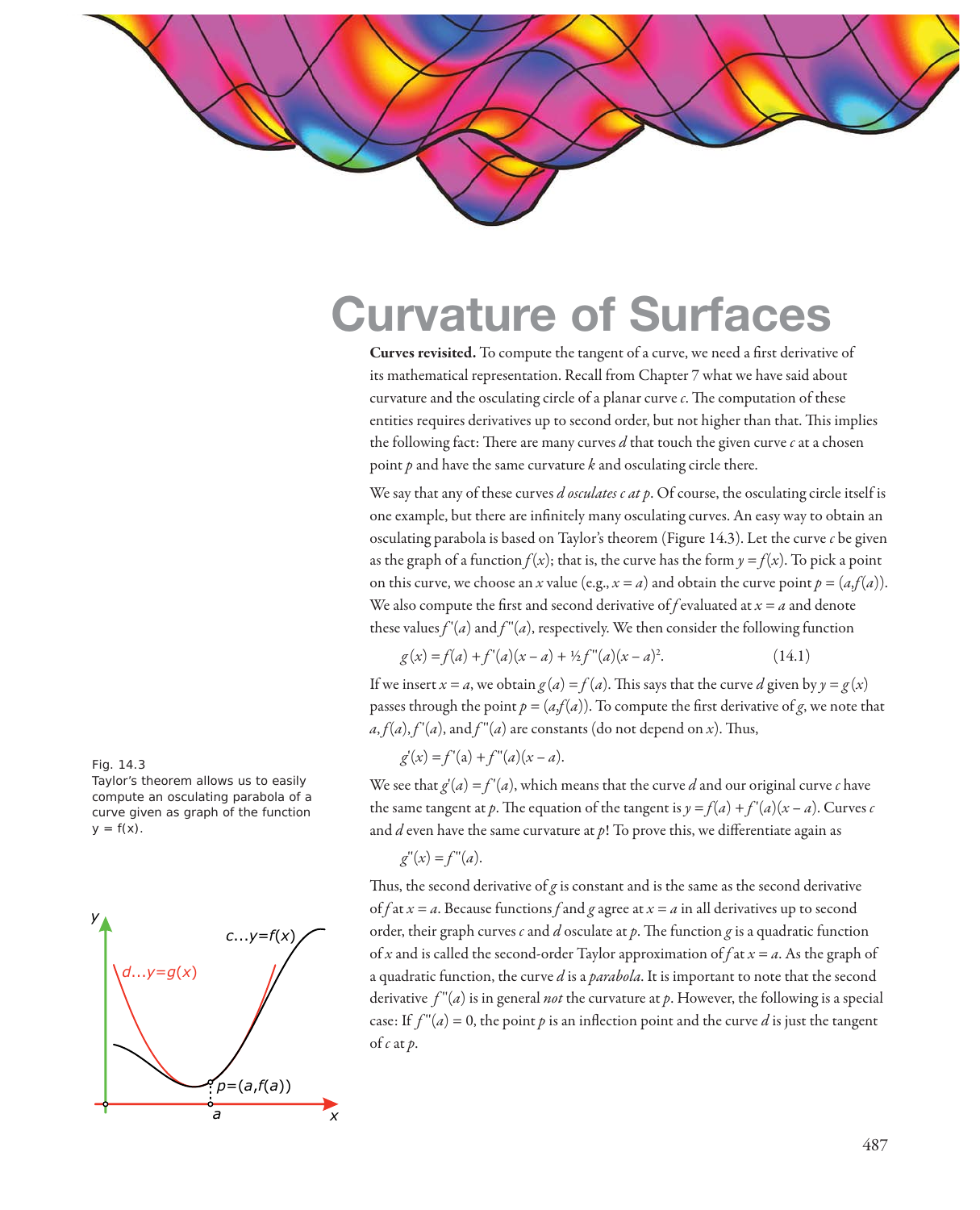# **Example:**

**Curvatures of a sine curve.** We let  $f(x)$  $=$  sin  $x$ ; that is, we study the graph curve *c* of the sine function (Figure 14.4). Note that  $f'(x) = \cos x$ ,  $f''(x) = -\sin x$ .

- Let's start with  $a = 0$ . Here, we have  $f(0) = 0, f'(0) = 1, f''(0) = 0.$ Inserting this into the second-order Taylor expansion *g* from Equation 14.1, we see that the osculating parabola  $y = g(x)$  has the equation  $y$  $= 0+ 1:x + \frac{1}{2} \cdot 0 \cdot x^2$ ; that is, it agrees with the tangent  $y = x$  in accordance with the fact that the point (0,0) is an inflection point of the sine curve. Inflection points also occur for  $a = \pi$ , 2π,…, –π, –2π,…
- Next, we set  $a = \pi/2$  and note  $f(\pi/2)$  $= 1, f'(\pi/2) = 0, f''(\pi/2) = -1.$  This yields  $g(x) = 1 + 0 \cdot (x - \pi/2) - \frac{1}{2}$  $\cdot 1 \cdot (x - \pi/2)^2$ , and thus we obtain the osculating parabola  $y = 1 - \frac{1}{2} \cdot (x)$  $\pi/2$ )<sup>2</sup>. Its vertex is the considered curve point  $(\pi/2, 1)$ , and its curvature at this point is –1 (see discussion following).
- Finally, we consider  $a = -\pi/4$ , which leads to  $f(-\pi/4) = -\sqrt{2}/2$ ,  $f'(-\pi/4) =$  $\sqrt{2}$  /2,  $f''(-\pi/4) = \sqrt{2}$  /2. This yields  $\gamma = (\sqrt{2}/2) \cdot [-1 + x + \pi/4 + \frac{1}{2} \cdot (x +$  $\pi/4$ <sup>2</sup>] as the equation of the osculating parabola.

#### Fig. 14.4

Osculating parabolas for the curve *y*  = sin *x*. We focus on a few points of this curve:  $(x, y) = (π/2, 1)$  describes a point  $p$  with vanishing first derivative (and there *p* is the vertex of the parabola);  $(-\pi/4, -\sqrt{2}/2)$  is a "general" point; and  $(0,0)$  and  $(\pi,0)$  are inflection points where the osculating parabola degenerates to the tangent.

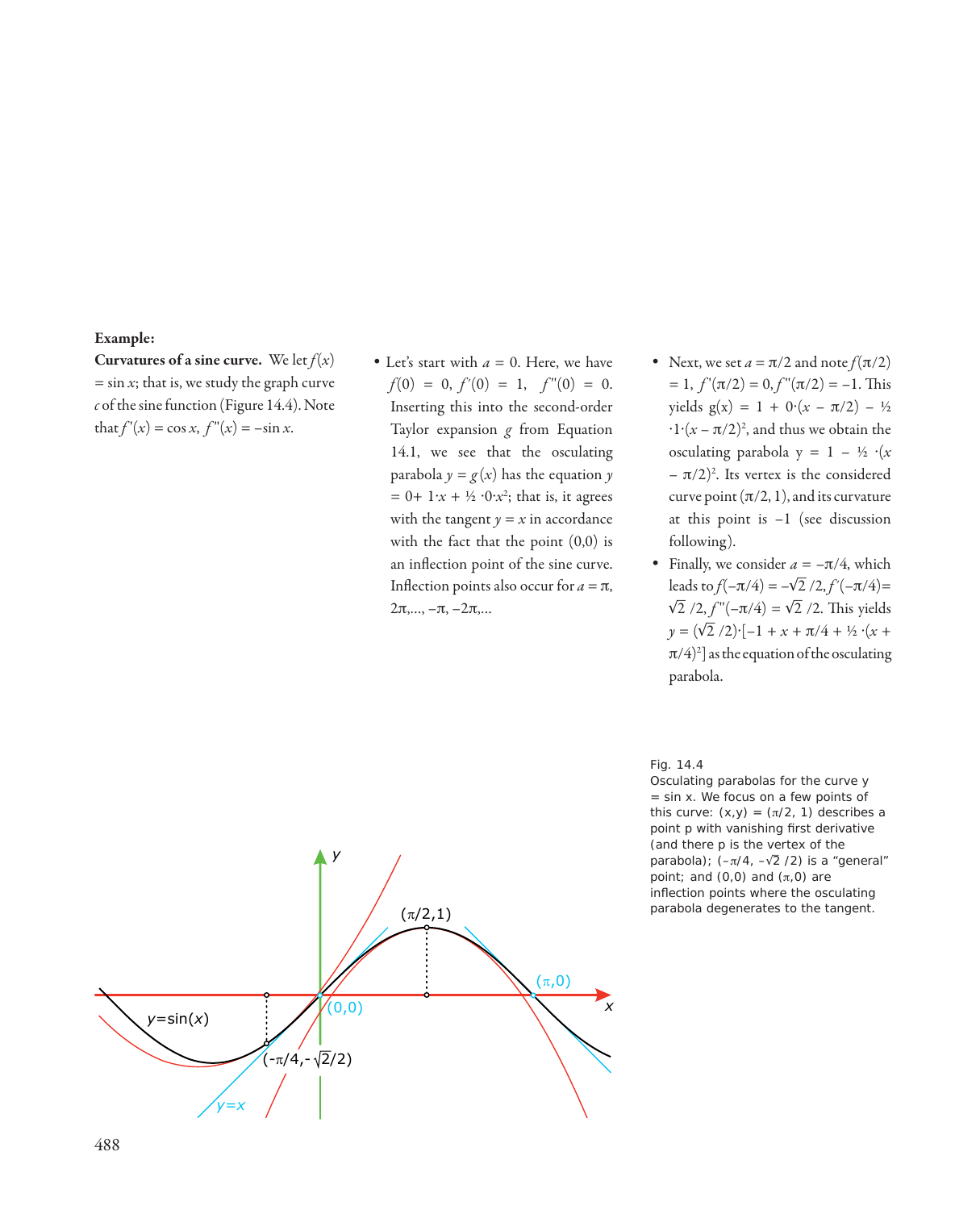We may take a special parabola,  $y = \frac{1}{2}x^2$ , and use the formula of Chapter 7 to compute its curvature *k* at the origin  $(x,y) = (0,0)$ , which is the vertex of this parabola (Figure 14.5). We find  $k = 1$ ; that is, the radius  $r$  of the osculating circle at the vertex is also  $r = 1$ . This is in agreement with the fact that the radius of the osculating circle at the parabola's vertex equals twice the distance of the focal point to the vertex and this focal distance is ½.

In an analogous way, the curvature of the parabola  $y = (k/2)x^2$  for some constant value *k* at the origin is equal to *k*. Note that *k* is also the second derivative of the function  $g(x) = (k/2)x^2$ . Therefore, in this special case the second derivative gives us the right value of the curvature at the origin. The reason behind this is the vanishing first derivative at the origin.

The osculating paraboloid. Now we are well prepared for a discussion of the curvature behavior of smooth surfaces. Inspired by the results on curves, we will use Taylor's theorem—but now for two variables, *x* and *y*. We do not even quote its general form, but just outline the considerations that lead to a simple result upon which the further discussion can be based.

The goal is to obtain a counterpart of an osculating parabola, but already in a special position, analogous with Figure 14.5. Hence, we select a point *p* of the surface *S* (where we want to study the curvature) and let  $p$  be the origin of the coordinate system. Moreover, we place our coordinate system such that the *xy*-plane (equation  $z = 0$ ) is the tangent plane of *S* at *p*. Our osculating surface *P* at *p*, which is called the *osculating paraboloid of S at p*, now has an equation of the form

 $z = ax^2 + bxy + cy^2$ .

The values of *a*,*b*,*c* are certain second-order derivatives, but are not needed right now. This surface  $P$  is in general a paraboloid. In special cases, it is a parabolic cylinder. Alternatively, if  $a = b = c = 0$ , it is just the plane  $z = 0$ . Because all of these surfaces have two orthogonal planes of symmetry, we may further adapt our coordinate system and make sure that the *xz*-plane and the *yz*-plane are the symmetry planes. This removes the term  $bxy$  in the previous equation. We denote the resulting coefficients of  $x^2$  and  $y^2$  as  $k_1/2$  and  $k_2/2$ , respectively. Thus, our surface  $P$  (which has the same curvature behavior as *S* at *p*) has the simple equation

$$
z = (k_1/2)x^2 + (k_2/2)y^2.
$$
 (14.2)

A complete derivation of this result would require more mathematics. For our purposes, it is sufficient to know that this equation contains the curvature behavior of a general smooth surface *S* where smoothness means that *S* has a twice-differentiable mathematical representation.

Note the relations of Equation 14.2 to the curve case. In the *xz*-plane (equation  $y = 0$ ) we have the parabola  $p_1$ :  $z = (k_1/2)x^2$  with curvature  $k_1$  at the origin  $p$ . The intersection curve of *P* with the *yz*-plane (equation  $x = 0$ ) is the parabola  $p_2$ :  $z = (k_2/2)y^2$  with curvature  $k_2$  at  $p$ . These curvatures  $k_1$  and  $k_2$  are called *principal curvatures* of  $P$  and  $S$ at p. The x- and y-axes, which we have chosen based on geometric considerations, are called *principal directions* at *p*.

Fig. 14.5

The curvature of the parabola  $y = (1/2)x^2$  at its vertex (origin) is 1. More generally, the curvature of the parabola  $y = (k/2)x^2$  at its vertex  $(0,0)$ is *k*. This is the constant value of the second derivative of the function  $g(x) = (k/2)x^2$ .

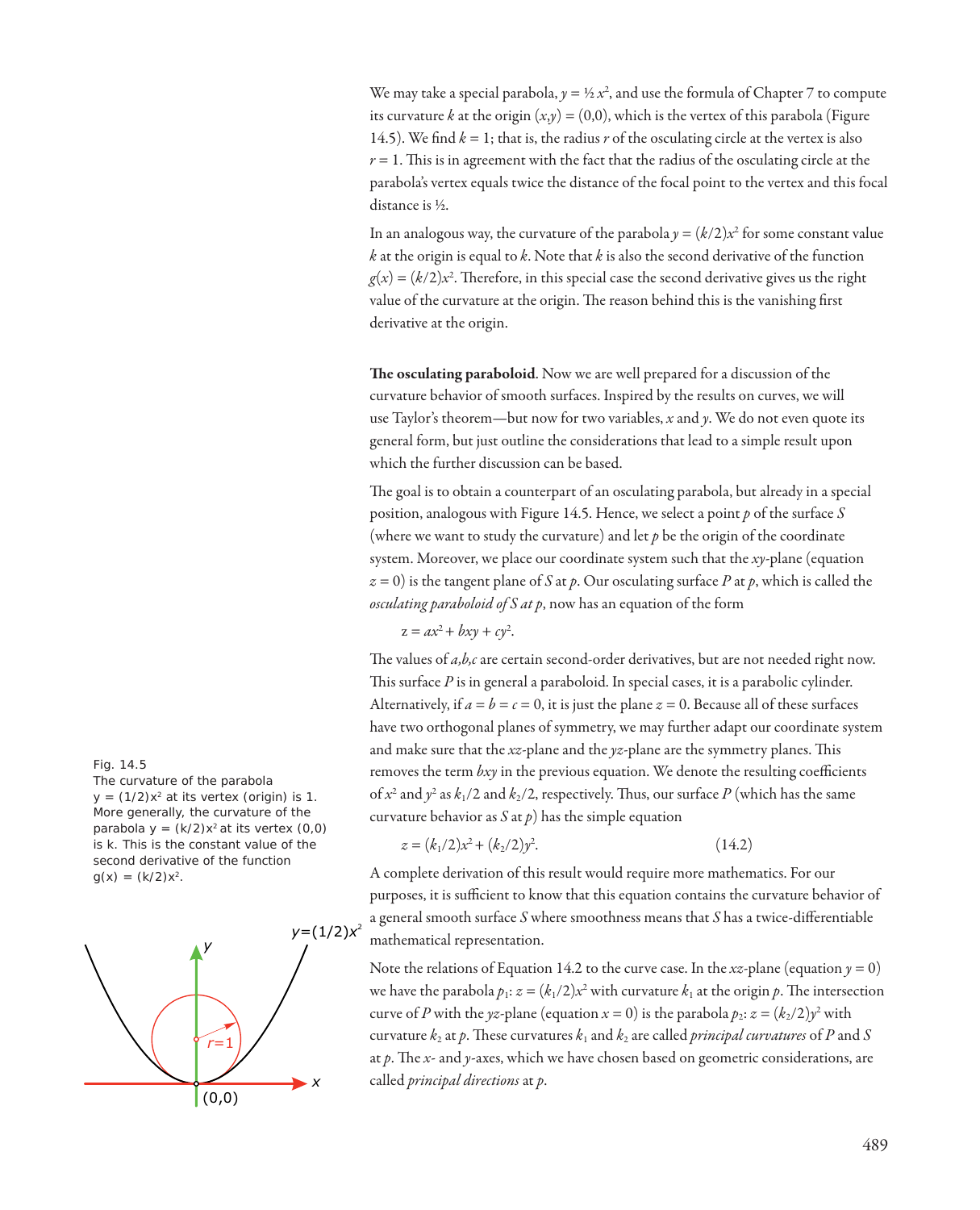**Normal curvatures.** Normal curvatures of a surface *S* at a point *p* are obtained as follows. We intersect *S* with a plane *R* through the normal *n* of *S* at *p* and measure the curvature  $k_n$  of the resulting intersection curve at the point  $p$ . There are infinitely many normal curvatures, depending on which plane *R* we have chosen. We know from the previous discussion that we may use the osculating paraboloid *P* from Equation 14.2 instead of *S*.

The surface point  $p$  is then the origin and the normal at  $p$  is the *z*-axis. The plane  $R$  can be defined by its angle  $\alpha$  against the *x*-axis (first principal direction). Introducing a coordinate system  $(u,z)$  in the plane *R* as shown in Figure 14.6, we have the following relations between the *u* coordinate of points in *R* and their *x* and *y* coordinates:

 $x = u \cdot \cos \alpha$ ,  $y = u \cdot \sin \alpha$ .

We can insert this into Equation 14.2 and obtain for the intersection curve between *P* and *R* the equation

 $z = (1/2)[k_1(\cos \alpha)^2 + k_2(\sin \alpha)^2]u^2$ .

This is a parabola  $p(\alpha)$ , whose curvature at the origin is the desired normal curvature  $k_n(\alpha)$  to direction angle  $\alpha$ . Because the coefficient  $(1/2)[k_1(\cos\alpha)^2+k_2(\sin\alpha)^2]$  of  $u^2$ equals  $k_n/2$ , we have the following result,

 $k_n(\alpha) = k_1(\cos \alpha)^2 + k_2(\sin \alpha)^2$ .  $(14.3)$ 

Hence, knowing the principal curvatures  $k_1$  and  $k_2$  we can compute the normal curvature  $k_n(\alpha)$  to any given direction angle  $\alpha$ . The tangent of  $p(\alpha)$  at  $p(\alpha)$ -axis in Figure 14.6; intersection line of the plane *R* and the tangent plane at point *p*) is also called the *direction* with which the normal curvature  $k_n(\alpha)$  is associated.



Fig. 14.6

Normal curvatures of a surface *S* at a point *p* are the curvatures of the intersection curves with planes *R* through the surface normal *n*. Using the paraboloid *P* from Equation 14.2, we can introduce a (*u*,*z*)-coordinate system in *R* and in this way obtain Euler's formula (Equation 14.3)—which relates the normal curvature to direction angle  $\alpha$  with the two principal curvatures.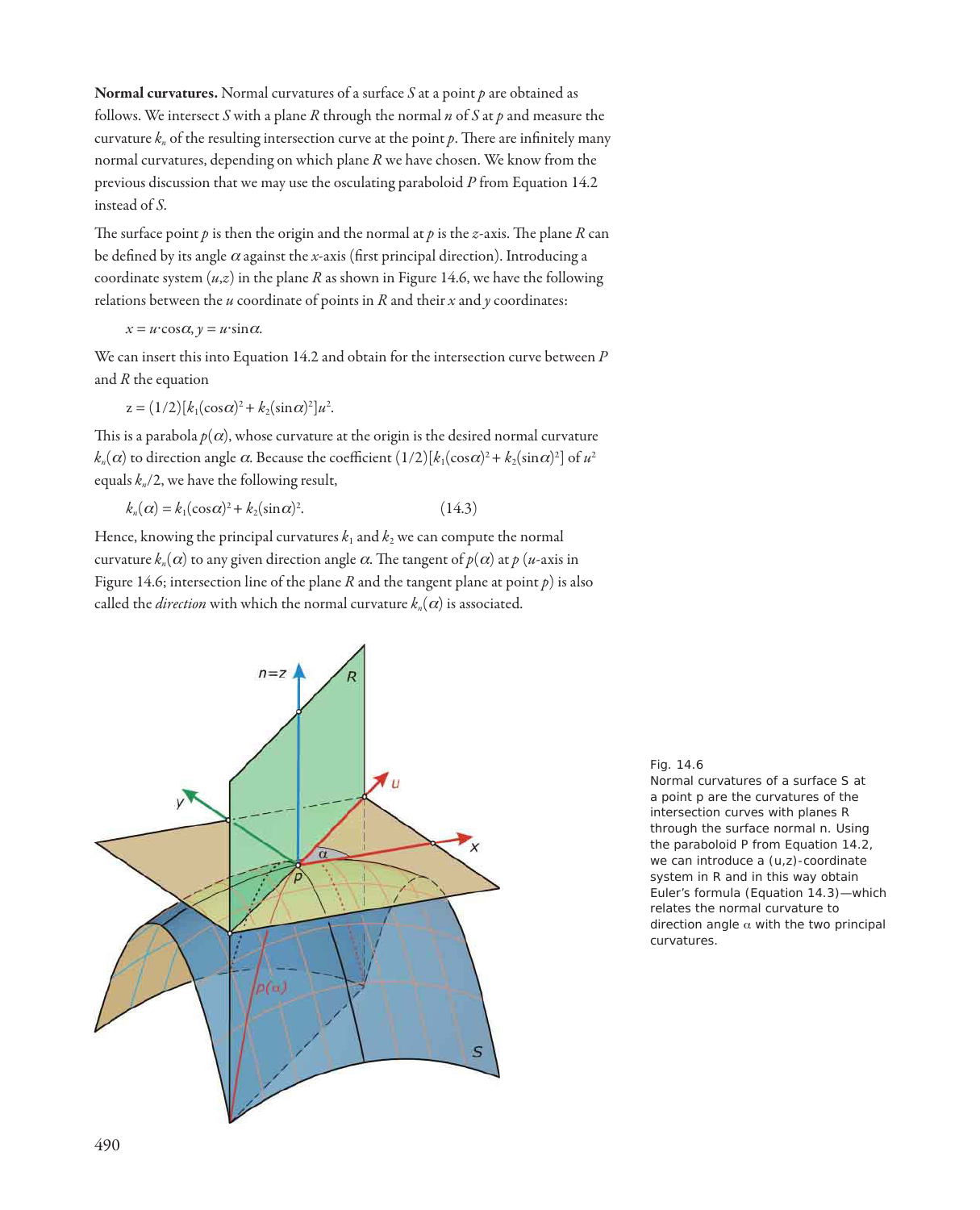**Classification of surface points**. Surface points can be classified according to the type of the osculating paraboloid.

- **Elliptic surface point.** Here, the osculating paraboloid *P* is an *elliptic paraboloid* (Figure 14.7). Mathematically, in this case the principal curvatures  $k_1$  and  $k_2$  are of the same sign and different from zero. Geometrically, this implies that the parabolas  $p_1$  and  $p_2$  are open toward the same side. The paraboloid *P* and the underlying surface *S* lie locally on one side of the tangent plane *T* at the considered surface point *p*. A visualization via planar intersection curves is shown in Figure 14.8.
- **Hyperbolic surface point.** In this case, the osculating paraboloid *P* is a *hyperbolic paraboloid* (Figure 14.9). The principal curvatures  $k_1$  and  $k_2$  have different signs and thus the parabolas  $p_1$  and  $p_2$  are open toward different sides. *P* and the underlying surface *S* lie locally on both sides of the tangent plane *T* at *p* (Figure 14.10). *T* intersects the surface *S* along a curve, which has a double point at  $p$ . The tangents of this curve at the double point  $p$  are the so-called *asymptotic directions* along which the normal curvature vanishes. They are also the intersection lines between the osculating paraboloid P and *T*. Euler's formula (Equation 14.3) can be used to compute the angles  $\alpha$ between principal directions and the asymptotic directions. We simply have to solve  $k_n(\alpha) = 0$ . Note that due to the different sign of  $k_1$  and  $k_2$  this equation has a solution. It does not have a solution at an elliptic point where  $k_1$  and  $k_2$  have the same sign.



Fig. 14.7

At an elliptic surface point *p*, the osculating paraboloid *P* is an elliptic paraboloid.

### Fig. 14.8

At an elliptic surface point *p*, the surface *S* lies locally on the same side of the tangent plane *T*. Intersection with a plane *Q* that lies on this side and is parallel to *T* gives a closed curve whose shape approaches that of an ellipse as *Q* gets closer and closer to *T*.

#### Fig. 14.9

At a hyperbolic surface point *p* of a surface *S*, the osculating paraboloid *P* is a hyperbolic paraboloid. Thus, the surface has locally a saddle-like shape.

#### Fig. 14.10

At a hyperbolic surface point *p*, the surface *S* lies locally on both sides of the tangent plane *T*. The intersection curve between *T* and *S* passes through *p* and has a double point there. The figure also shows some intersection curves with planes parallel to *T*.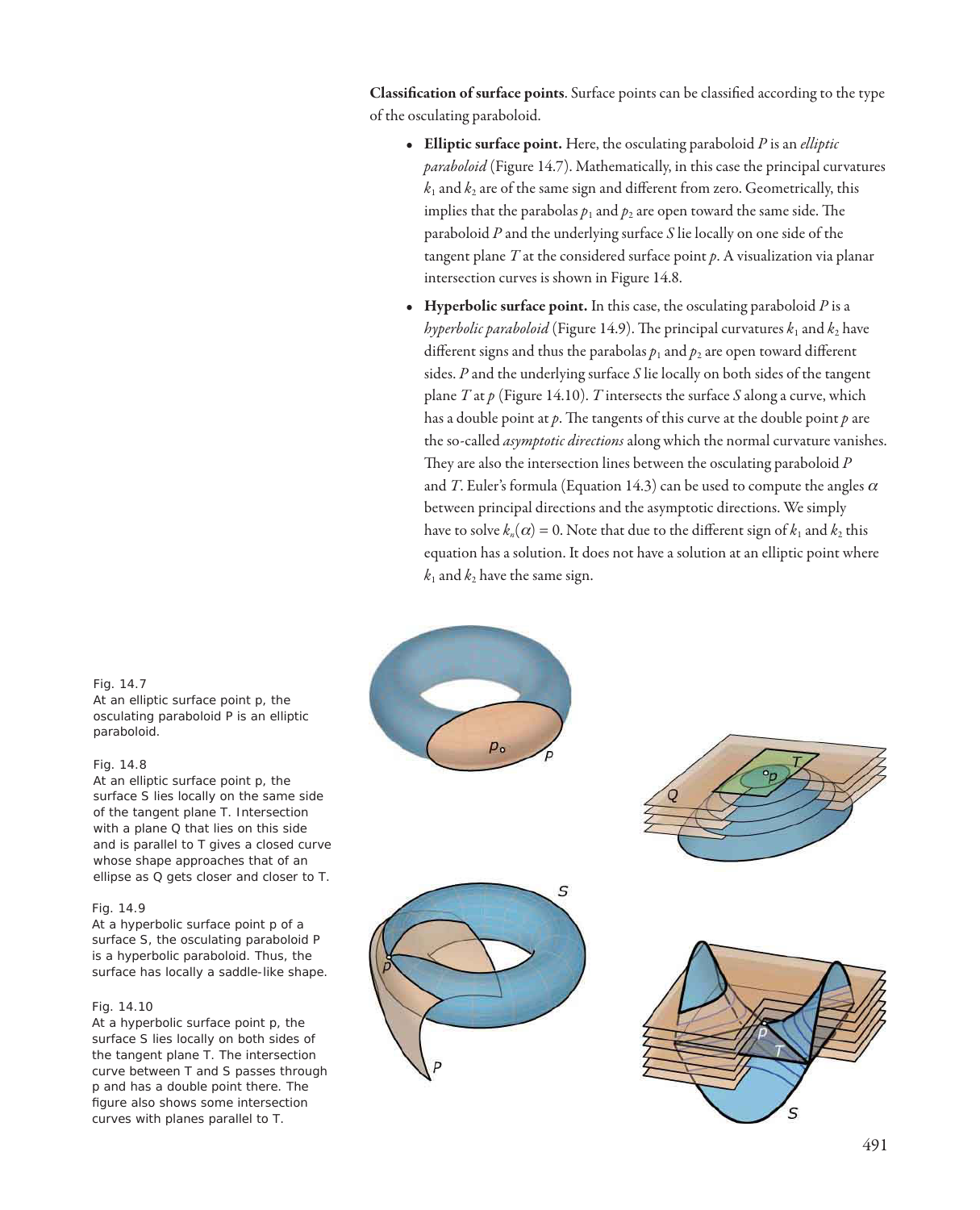- **Parabolic surface point.** Here, the osculating paraboloid *P* is a *parabolic cylinder* (Figure 14.11). One principal curvature vanishes, and we may assume that  $k_2 = 0$ . The corresponding direction is the only direction with vanishing normal curvature. The local behavior with respect to the tangent plane is more complicated to explain. Some essential cases are shown in Figure 14.12. In general, parabolic points occur along curves that separate regions of elliptic points from regions with hyperbolic points.
- **Flat point**. In this case, both principal curvatures vanish and therefore all normal curvatures are zero. The osculating surface P degenerates to the tangent plane (Figure 14.13).



Fig. 14.11 At a parabolic surface point *p*, the osculating "paraboloid" *P* is a parabolic cylinder.

Fig. 14.12

Examples of the local behavior of a surface at a parabolic point, visualized with the help of the intersection curve between surface and tangent plane.

Fig. 14.13 At a flat point  $p$ , the osculating surface *P* is the tangent plane *T*. All normal curvatures at *p* vanish.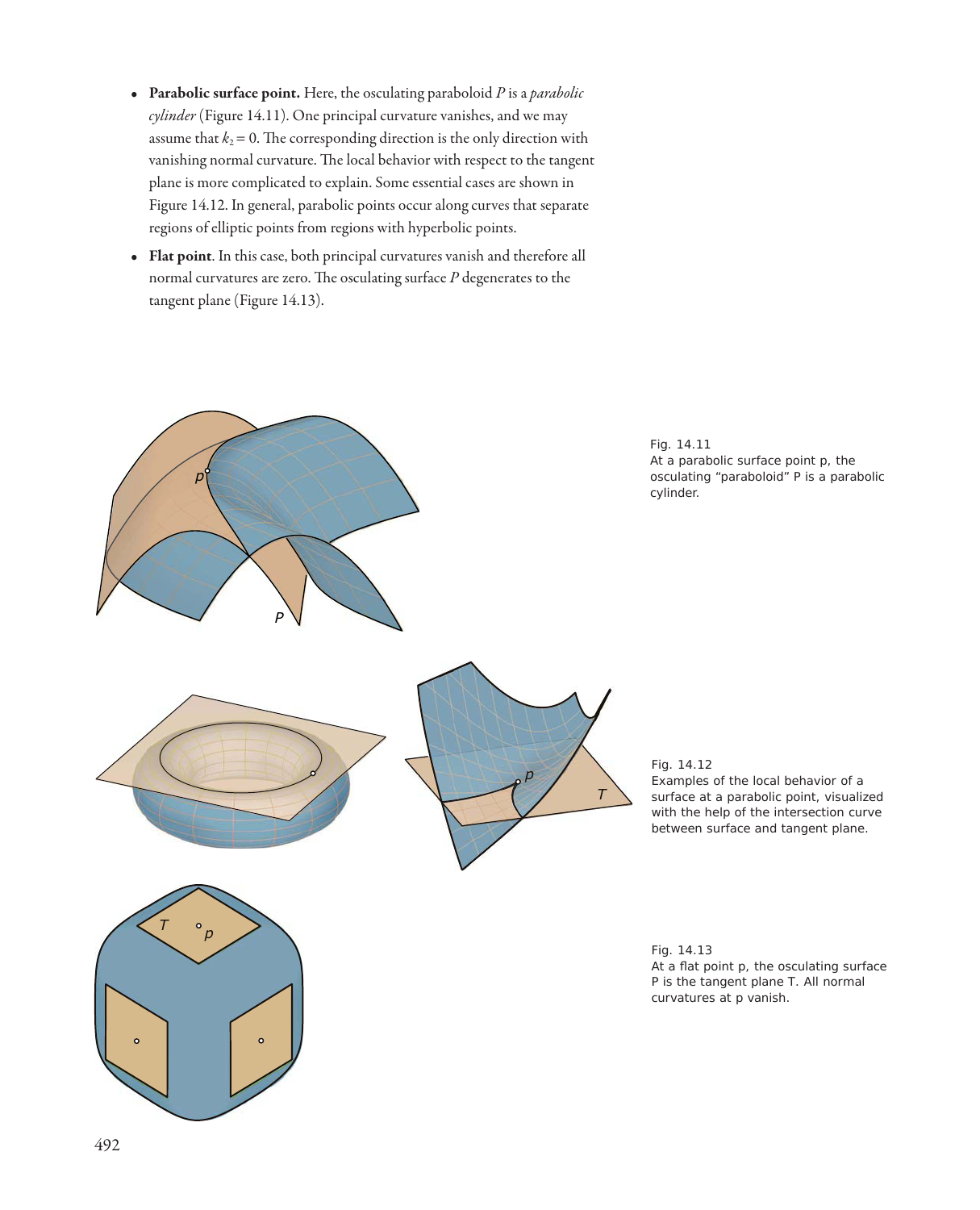## **Example:**

**Surfaces of revolution**. We illustrate the classification of surface points of a ring torus  $S$  (Figure 14.14). There are two planes orthogonal to the axis, each of which touches the torus along a circle. These circles contain the parabolic points. Obviously, the outer ring has only elliptic points because there the

torus lies locally on the same side of the tangent plane.

Analogously, the remaining part is the one that has only hyperbolic points, where the torus lies locally on both sides of the tangent plane. At each point, the principal directions are the tangent to the circular profile and the tangent to the parallel circle (rotational path). Analogously, we can discuss the distribution of elliptic and hyperbolic points along other types of rotational surfaces. There, it is important to note that an inflection point of the profile gives rise to a parabolic surface point (Figure 14.15).



*hyperbolic points*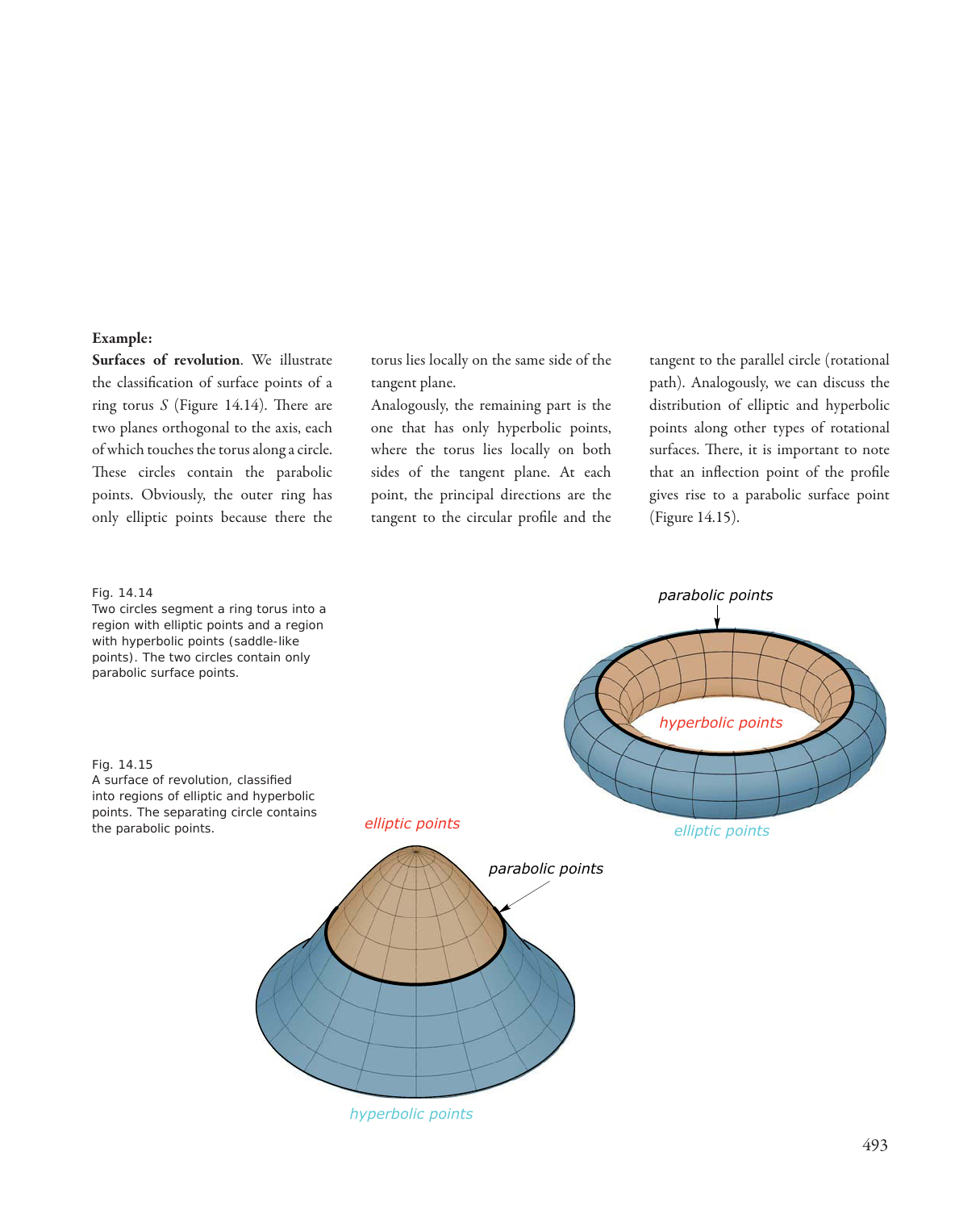## **Example:**

**Freeform surfaces.** Segmentation of a surface into regions with elliptic and hyperbolic points can be done with modeling programs that have a tool for visualizing *Gaussian curvature*  $K = k_1 \cdot k_2$ , the product of principal curvatures. Gaussian curvature is further discussed in material following (Figure 14.16). Here, we can already note that Gaussian

curvature zero characterizes a parabolic point or flat point. At an elliptic point, both principal curvatures have the same sign and thus we have a positive Gaussian curvature. Likewise, a hyperbolic point has principal curvatures of different sign and therefore it is also characterized by negative Gaussian curvature.



#### Fig. 14.16

A freeform surface with a color-based visualization of Gaussian curvature *K.* Positive *K* characterizes an elliptic point, negative *K* belongs to a hyperbolic point, and  $K = 0$  holds at parabolic points.

Fig. 14.17 The Gaussian spherical mapping views the outward unit normal vector at any point *x* of the considered surface *S* as a coordinate vector of a point *x*\* on the unit sphere *S*\*.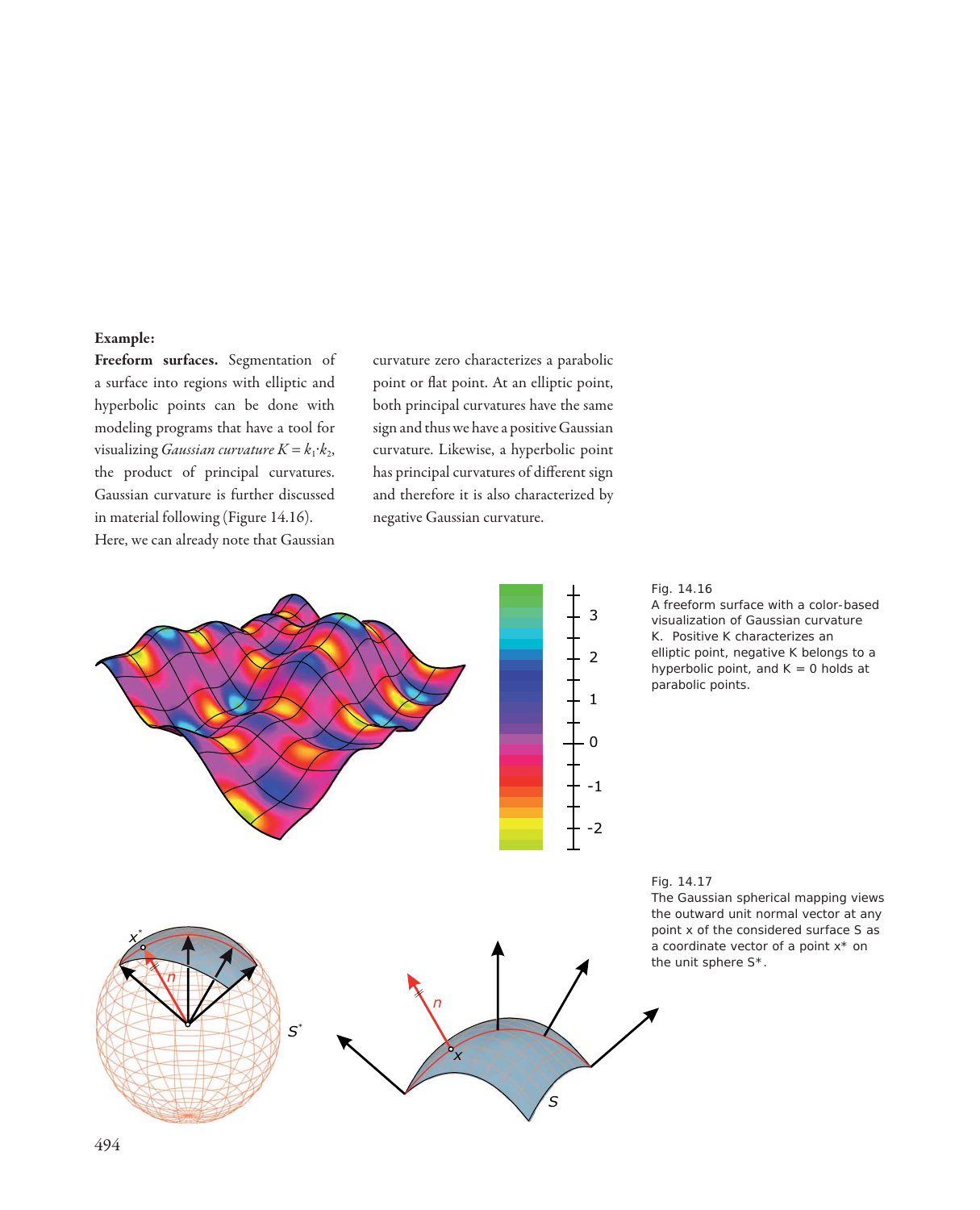**Gaussian curvature**. The product  $K = k_1 \cdot k_2$  of principal curvatures is called *Gaussian curvature*. Before we discuss some of the properties of Gaussian curvature, we briefly illustrate the approach taken by Carl Friedrich Gauss  $(1777-1855)$  to define this measure of surface curvature. It uses the following mapping from a surface *S* onto the *unit sphere*  $S^*$  (= sphere of radius 1 whose center is the origin of the underlying Cartesian coordinate system): In the neighborhood of the considered point *p* on *S*, we use a consistent orientation of the surface normals. This means that we distinguish between two sides of the surface, and call them the outer and inner side. In this way, each point *x* in a neighborhood of *p* has an outward unit normal vector (called *n*) that points to the outer side. This vector has length 1, and seen as coordinate vector of a point thus represents a point on the unit sphere *S*\*. Summarizing, we have to do the following (Figure 14.17): For a point *x* of *S*, we take the outward unit normal vector *n* and view it as coordinate vector of a point  $x^*$  on the unit sphere  $S^*$ . The mapping  $x \rightarrow$  $x^*$  is called *Gaussian spherical mapping*. The image of a surface *S* under this mapping is called its Gaussian image.

Let's consider some examples.

- If *S* is a *plane*, all normals are parallel and therefore any point of the plane is mapped to the same point of the Gaussian sphere. The entire Gaussian image of the plane *S* is this single point.
- Let *S* be a *sphere* of radius *R* (Figure 14.18). On *S*, we consider a disk *D* with spherical center  $p$ . The Gaussian mapping maps the disk  $D$  to another disk *D*\* on the Gaussian sphere *S*\*. Connecting the boundary circle *k* of *D* with the center of the sphere *S*, we obtain a cone of revolution *N*—which is also formed by the normals of *S* along  $k$ . The corresponding cone  $N^*$ , which connects the boundary circle *k*\* of *D*\* with the center of *S*\*, is congruent to *N*. Therefore, *D* results from *D*<sup>\*</sup> by applying a uniform scaling with factor *R* and a translation. Hence, the surface area *A\** of *D*\* and the area *A* of *D*  possess the ratio  $A^*/A = 1/R^2$ . Because the normal curvatures of the sphere *R* at any of its points equal  $k_1 = k_2 = 1/R$ , the Gaussian curvature  $K = k_1 \cdot k_2$  of the sphere equals  $K = 1/R^2$  and thus  $K$  agrees with the ratio  $A^*/A$ .



Fig. 14.18 The Gaussian spherical mapping

applied to a spherical disk *D*. The normals at the boundary of *D* form a cone of revolution *N*, which is congruent to the corresponding cone *N*\* formed by the normals along the boundary circle *k*\* of *D*\*.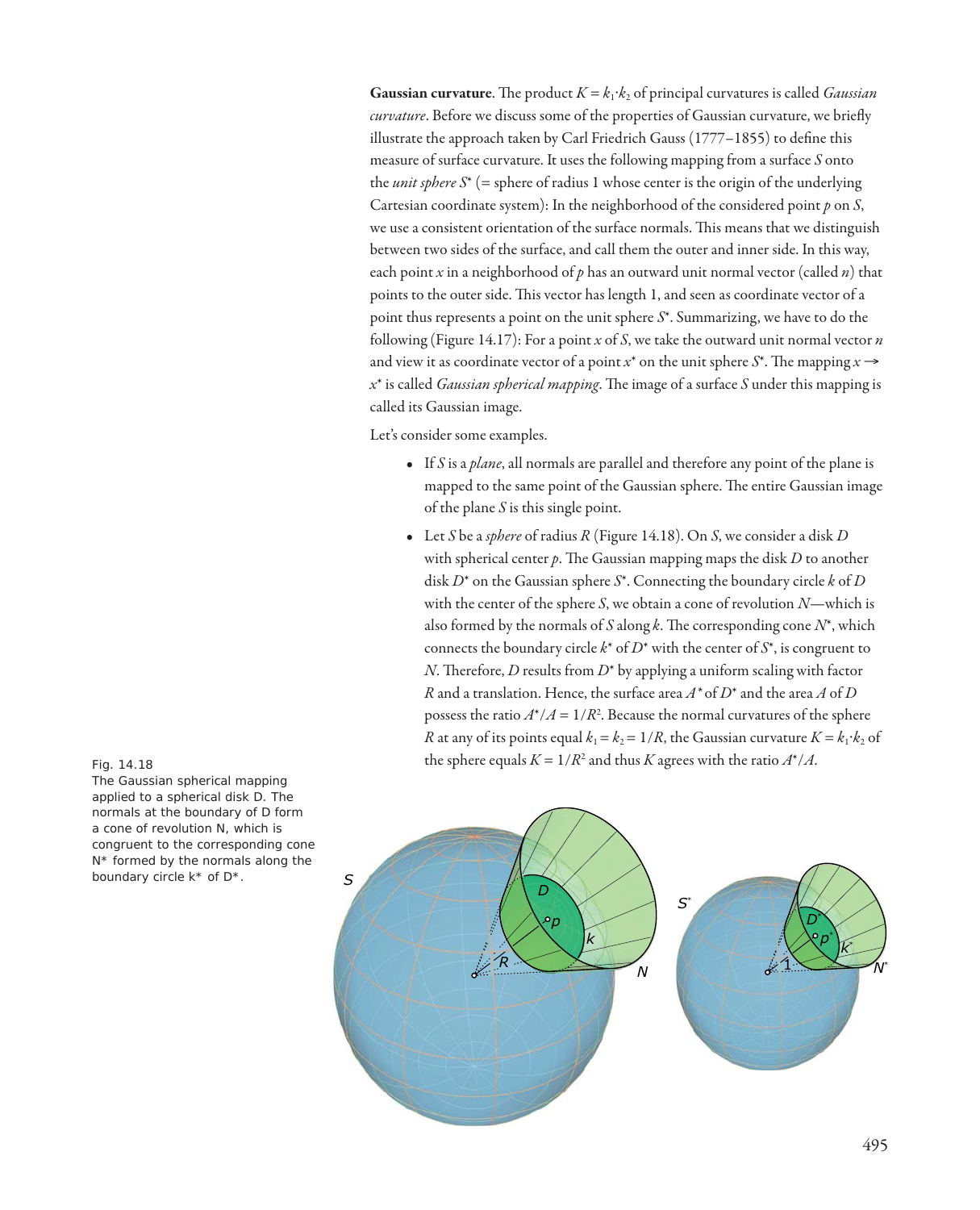Let *S* now be an arbitrary surface, and let *p* be a point on it. We consider a local neighborhood *D* of *p* on S. With the Gaussian mapping, it is mapped onto a neighborhood *D*\* of *p*\* on the sphere *S*\* (see Figure 14.19). Obviously, if the variation of surface normals over *D* is strong the domain *D*\* will be larger than for a weak normal variation (see the examples considered previously). In other words, the ratio  $A^*/A$  of the area  $A^*$  of  $D^*$  and the area  $A$  of  $D$  will measure the variation of normals which is clearly a measure of curvature.

Now one considers the limit of the area ratio *A*\*/*A* when *D* shrinks to a point *p*. Of course, also  $D^*$  shrinks to a point  $p^*$  and thus both areas are zero. This is no problem, because the limit of the ratio *A*\*/*A* exists (if the representation of the surface S is twice differentiable). *The limit of the ratio A\*/A is the Gaussian curvature K at p*. We have verified this previously for the very special example of a sphere, but it is true for general surfaces. We may therefore say that the *Gaussian curvature measures the local area distortion under the Gaussian spherical mapping*.

**Isometric mappings and cartography**. Cartography is concerned with the generation of planar maps of the earth's surface. If one approximates the surface of the earth by a sphere *S*, the problem is to find an appropriate mapping of a part  $D$  of  $S$  onto a planar domain *D*1. Ideally, one would like to have a mapping that preserves the length of any path (river, street, and so on) on the earth—of course, up to an appropriate scaling factor that applies to all distances.



 $\mathcal{S}_1$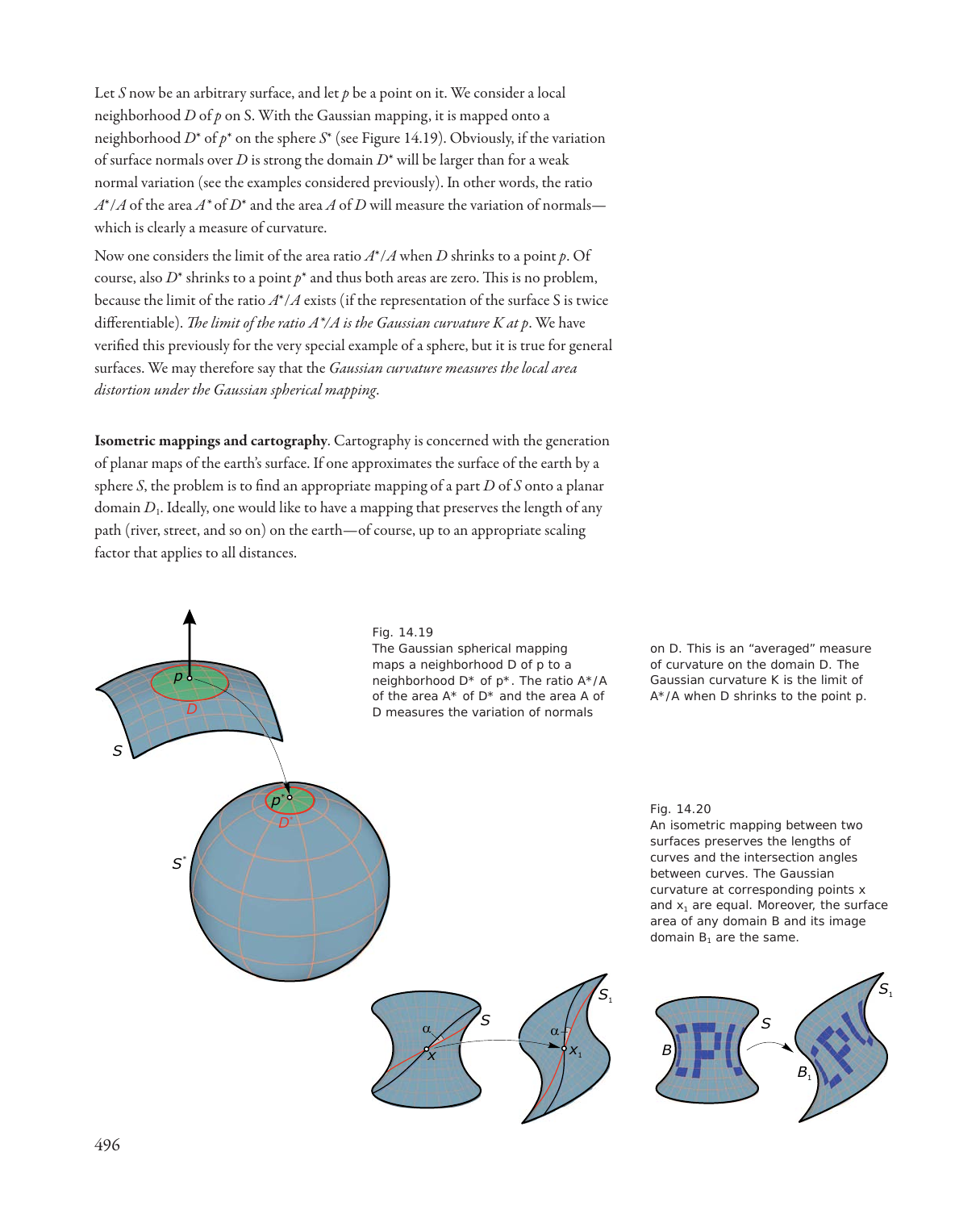In this way, one would have the ideal impression of the distances between different places. However, such a mapping does not exist! A simple proof can be based on the fact that a circle  $c$  (spherical radius  $r$ ) on  $S$  needed to be mapped onto a circle  $c_1$  of radius *r* in the plane, but these circles have different length. Another proof follows from a much more general result by C. F. Gauss, which concerns so-called *isometric mappings* between two surfaces *S* and  $S<sub>1</sub>$  (see Figure 14.20).

Such a mapping maps any point *x* of *S* to a point  $x_1$  of  $S_1$ . A curve *c* on *S* is mapped to a curve  $c_1$  on  $S_1$  such that  $c$  and  $c_1$  have the same length. Hence, distances measured along curves are preserved. C. F. Gauss proved that *Gaussian curvature is preserved under isometric mappings*. If *S* has Gaussian curvature *K* at point *x*,  $S_1$  must have the same Gaussian curvature *K* at the image point  $x_1$  of *x*. Because the sphere has Gaussian curvature  $1/R<sup>2</sup>$  and the plane has Gaussian curvature zero, there is no way to find an isometric mapping between the sphere and the plane. Hence, *there is no distortion-free map of the earth*.

One can show that an isometric mapping  $S \rightarrow S_1$  also *preserves* the intersection *angles* between curves (see Figure 14.20). Moreover, it *preserves surface areas*: a domain *B* in *S* and its corresponding domain  $B_1$  in  $S_1$  have the same surface area.

However, an angle-preserving mapping (also called *conformal mapping*) need not be an isometric one. In fact, there are many angle-preserving maps between any pair of surfaces. Let's compare this result with our discussion of the inversion in Chapter 13. If an inversion maps a surface  $S$  to a surface  $S_1$ , the mapping between the two surfaces  $S$ and *S*1 generated in this way is conformal.

However, there are other ways of obtaining a conformal mapping between two surfaces  $S$  and  $S_1$ —ways that are actually related to the fact that there are many conformal mappings of the plane onto itself (see Chapter 5). Requiring angle preservation for a mapping of thre -dimensional space onto itself (not just between two surfaces) is much more restrictive and only leads to similarities, inversions, and their combinations (see Chapter 13).

Likewise, there are many area-preserving mappings. Frequently used mappings of the earth are either angle preserving or area preserving (see Figure 14.21). However, they cannot have both properties because preservation of both angles and areas implies an isometric mapping.

Fig. 14.21 Examples of mappings used in cartography. (a) The angle-preserving stereographic projection (see Chapter 2) (b) An area-preserving mapping attributed to K. B. Mollweide (1805).



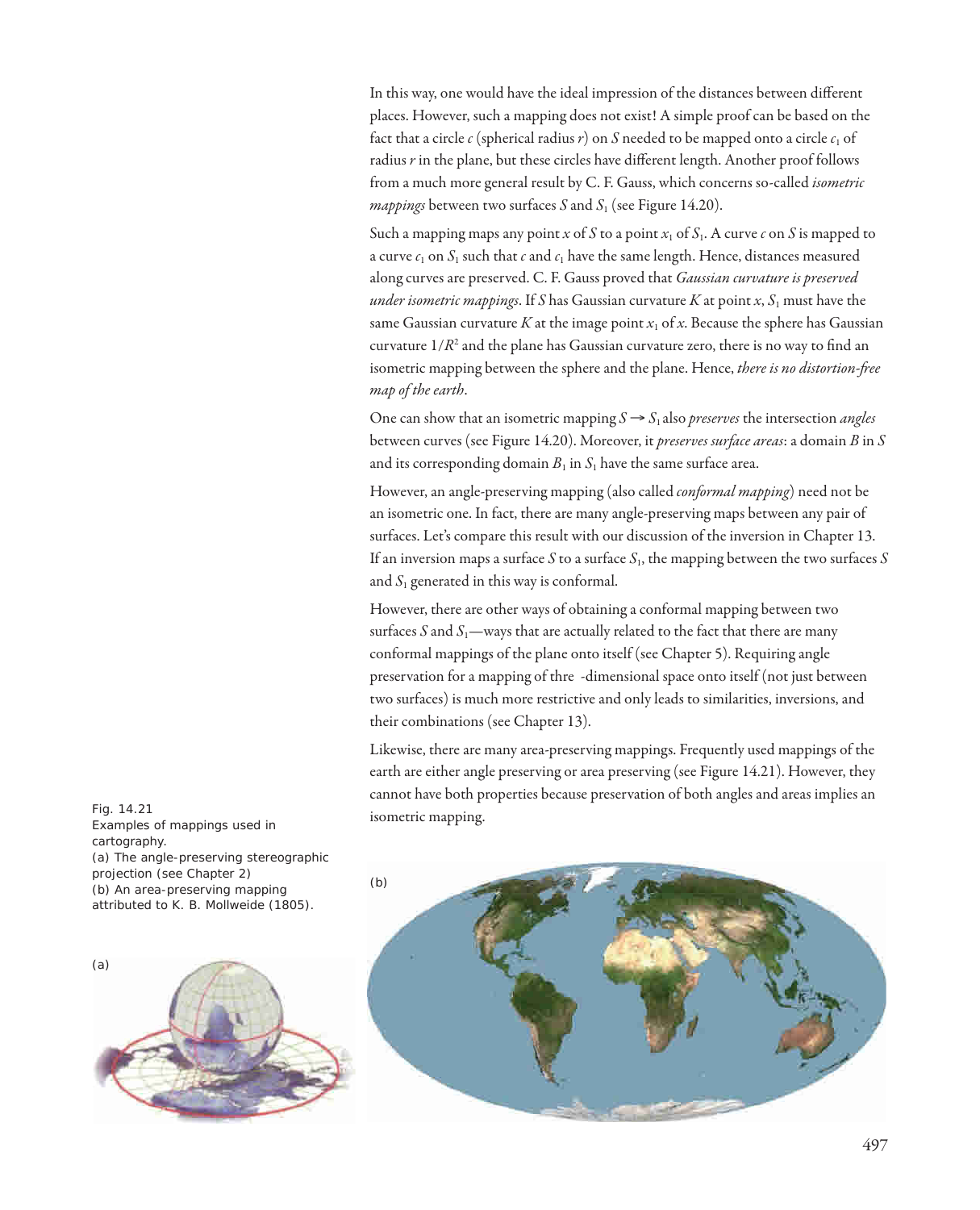**Developable surfaces**. A surface *S* that can be mapped into the plane by an isometric mapping is called a *developable surface*, and the isometric planar image is called its *development*. Due to the preservation of Gaussian curvature under isometric mappings, a developable surface must have *vanishing Gaussian curvature K* = 0 at all of its points. Thus, these surfaces are also called *single curved surfaces* (in contrast to double curved surfaces with *K* different from zero; see Figure 14.22). We will study these surfaces in Chapter 15. Here, we only give two examples: cylinder surfaces and cones are developable surfaces.

**Mean curvature.** Another important measure of surface curvature is *mean curvature H*   $=(k_1 + k_2)/2$ , the arithmetic mean of the principal curvatures. Surfaces with vanishing mean curvature are *minimal surfaces*, which appear (for example) as shapes of soap films through a closed wire (Figure 14.23). These and related equilibrium shapes of surfaces are discussed in Chapter 18 in connection with shape optimization problems.





An application of Gaussian curvature in architecture: Pompidou Two by NOX, invited competition for the City of Metz, France. The designed shape has been segmented into single curved areas and double curved parts. This segmentation is also reflected in the construction methodology.



Fig. 14.23 Minimal surfaces in form of soap films (images courtesy of K. Rittenschober). Minimal surfaces are characterized by vanishing mean curvature.

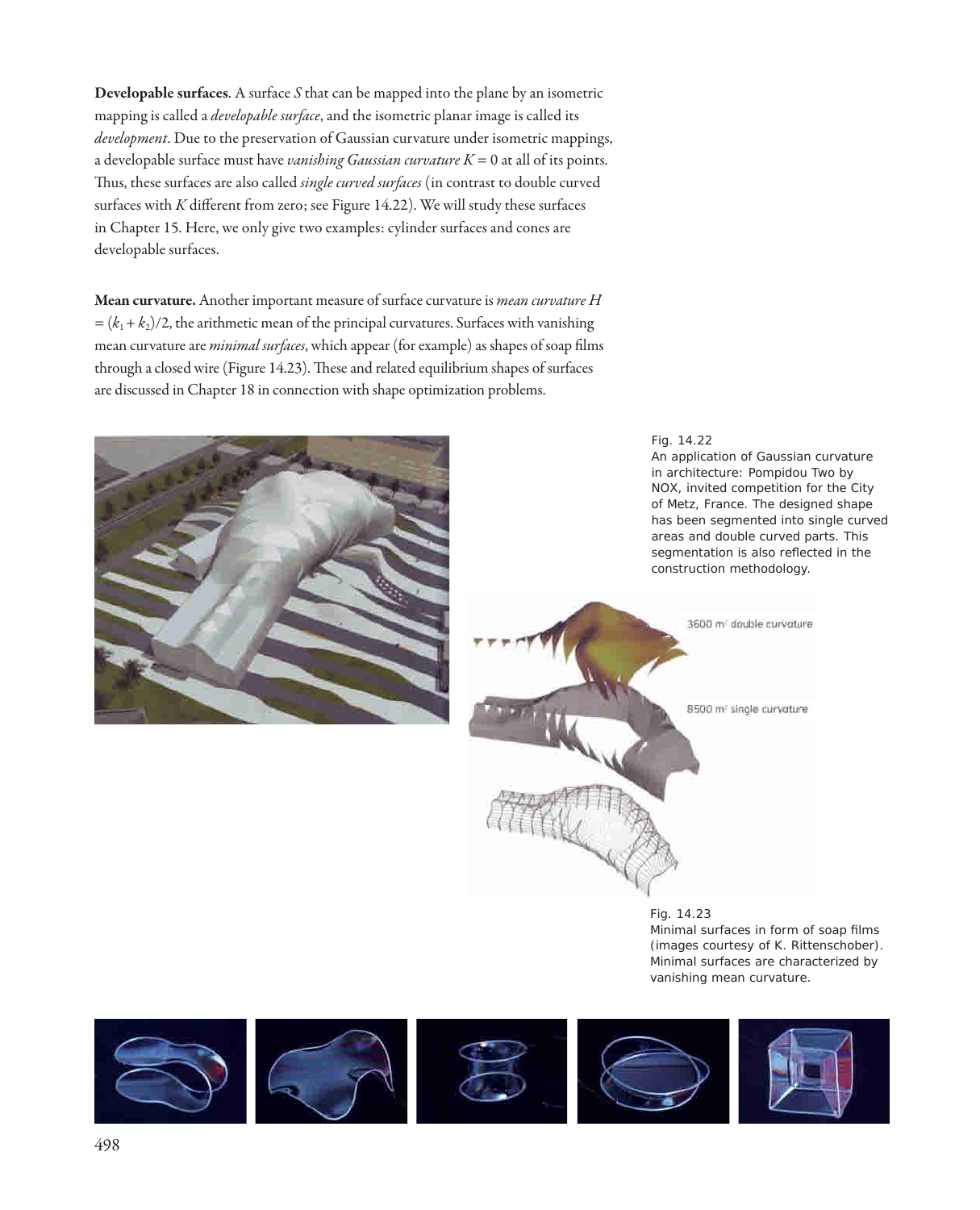**Visualization of the curvature behavior**. The curvature behavior of a surface is difficult to convey by a shaded image. One means of visualizing such behavior employs color-coded images. The values of a given curvature measure—for example, Gaussian curvature  $K$  or mean curvature  $H$  (or another function of the principal curvatures) are encoded according to color (Figure 14.24). In this way, minute imperfections of a surface can be made visible (see also Figure 14.16). The frequently used subdivision surfaces (Doo-Sabin, Catmull-Clark, Loop) possess a complicated and sometimes undesirable curvature behavior near irregular vertices of the base mesh; this can be visualized by curvature diagrams (Figure 14.25).



Fig. 14.24 Curvatures, here mean curvature, in a color-coded visualization are frequently used tools for surface analysis.

## Fig. 14.25

The curvature behavior of a subdivision surface near an irregular vertex can be complicated and undesirable for certain applications.

This figure (courtesy of I. Ginkel and G. Umlauf) illustrates the problem for a Loop subdivision surface (left) via a color-coded Gaussian curvature diagram (right).



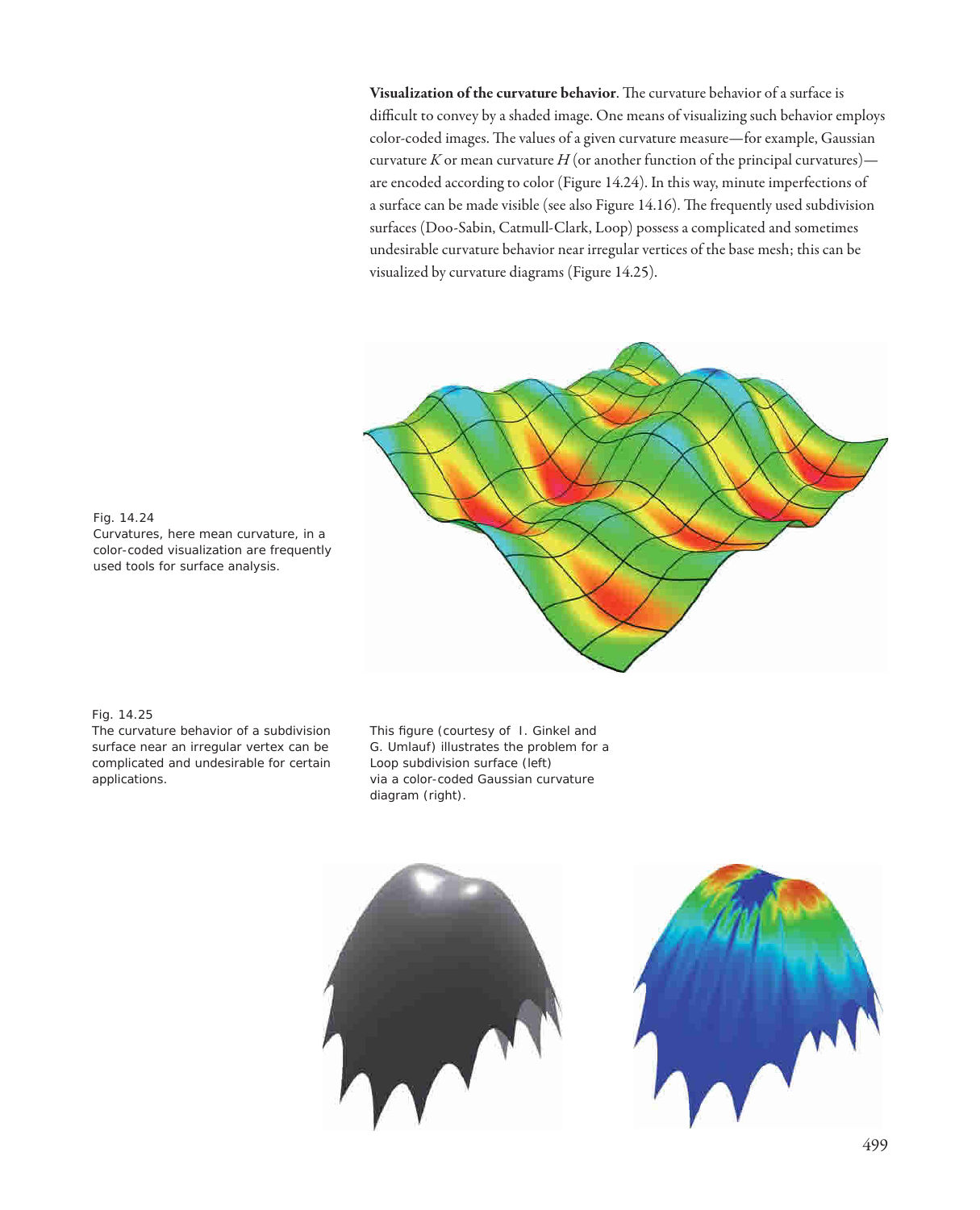**Principal curvature lines.** To obtain an overview of the principal directions, one can use *principal curvature lines*. A principal curvature line is a curve on a surface whose tangents are in principal direction. Thus, through each general point of a surface there are two principal curvature lines that intersect at a right angle and touch the principal directions.

Some examples are shown in Figure 14.26. Principal curvature lines or related networks of curves are sometimes used for the generation of surface illustrations that aim at results that are similar to drawings made by artists. This is an instance of a *nonphotorealistic rendering* technique (see Figure 14.27).

> Fig. 14.26 The network of principal curvature lines of a surface represents fundamental shape characteristics.





Fig. 14.27 Non-photorealistic rendering of a surface resembling a drawing. Hatching is guided by the principal directions on the surface. (Image courtesy of D. Zorin.)

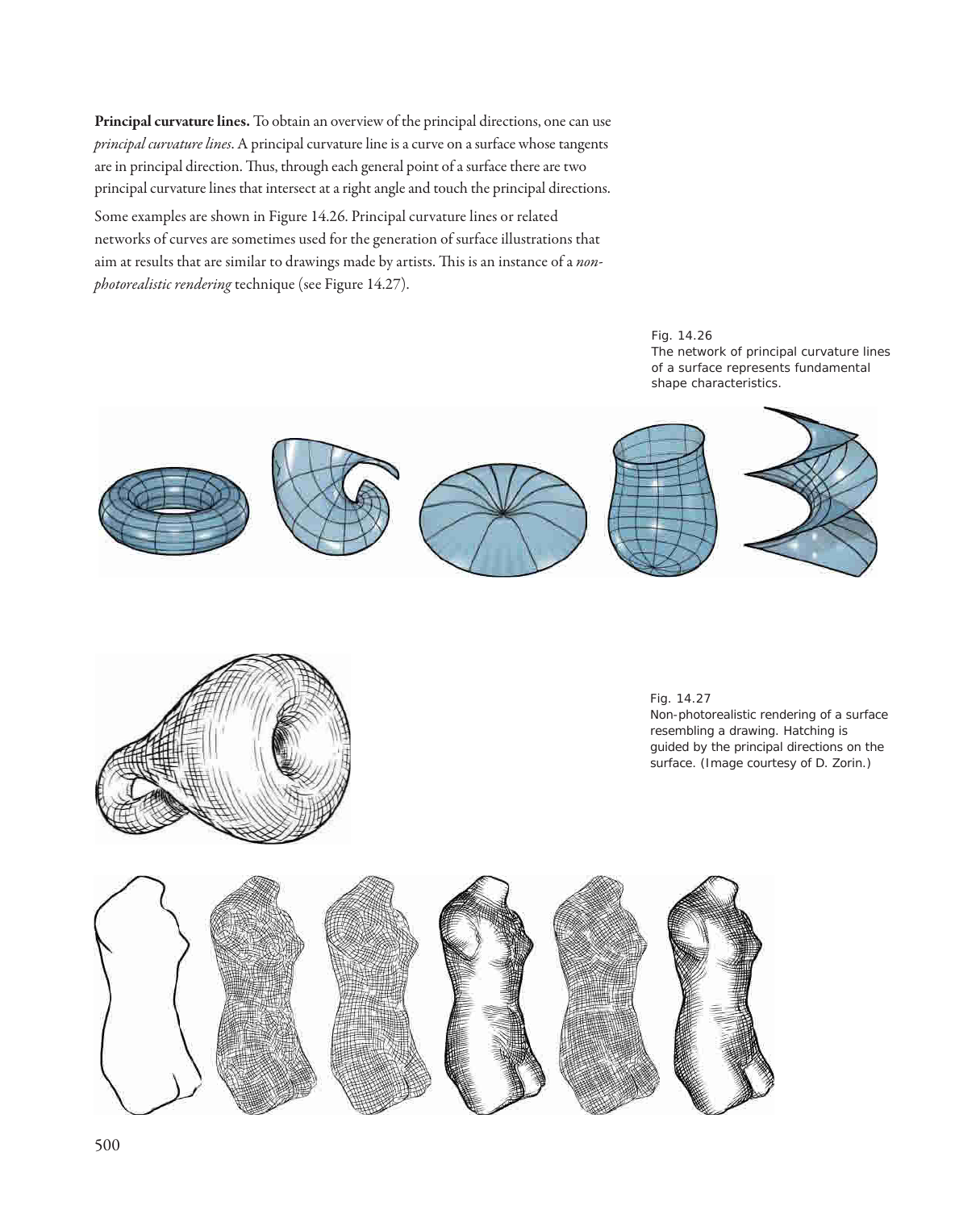**Remark (umbilics).** The principal directions are uniquely defined only if  $k_1$  and  $k_2$ are different. For  $k_1 = k_2$ , we have a special surface point called an *umbilic*. There, the osculating paraboloid *P* is a paraboloid of revolution or a plane  $(k_1 = k_2 = 0)$ . A sphere *S* (radius *R*) has only umbilics. The intersection curve with any plane through a surface normal is a great circle (radius *R*) and thus all normal curvatures equal 1/*R*. At an umbilic, we have the same curvature behavior as for a sphere or a plane; in the latter case we also speak of a flat point (Figure 14.13). At an umbilic the network of principal curvature lines has a singularity (Figures 14.26 and 14.28).

## Fig. 14.28

Principal curvature lines form the basis for the layout of freeform structures with planar quadrilateral glass panels. Here we only show such a structure. The geometric discussion for its generation is found in Chapter 19. The singular vertices in the mesh (valence 6) correspond to the umbilics (flat points) on an underlying smooth surface.